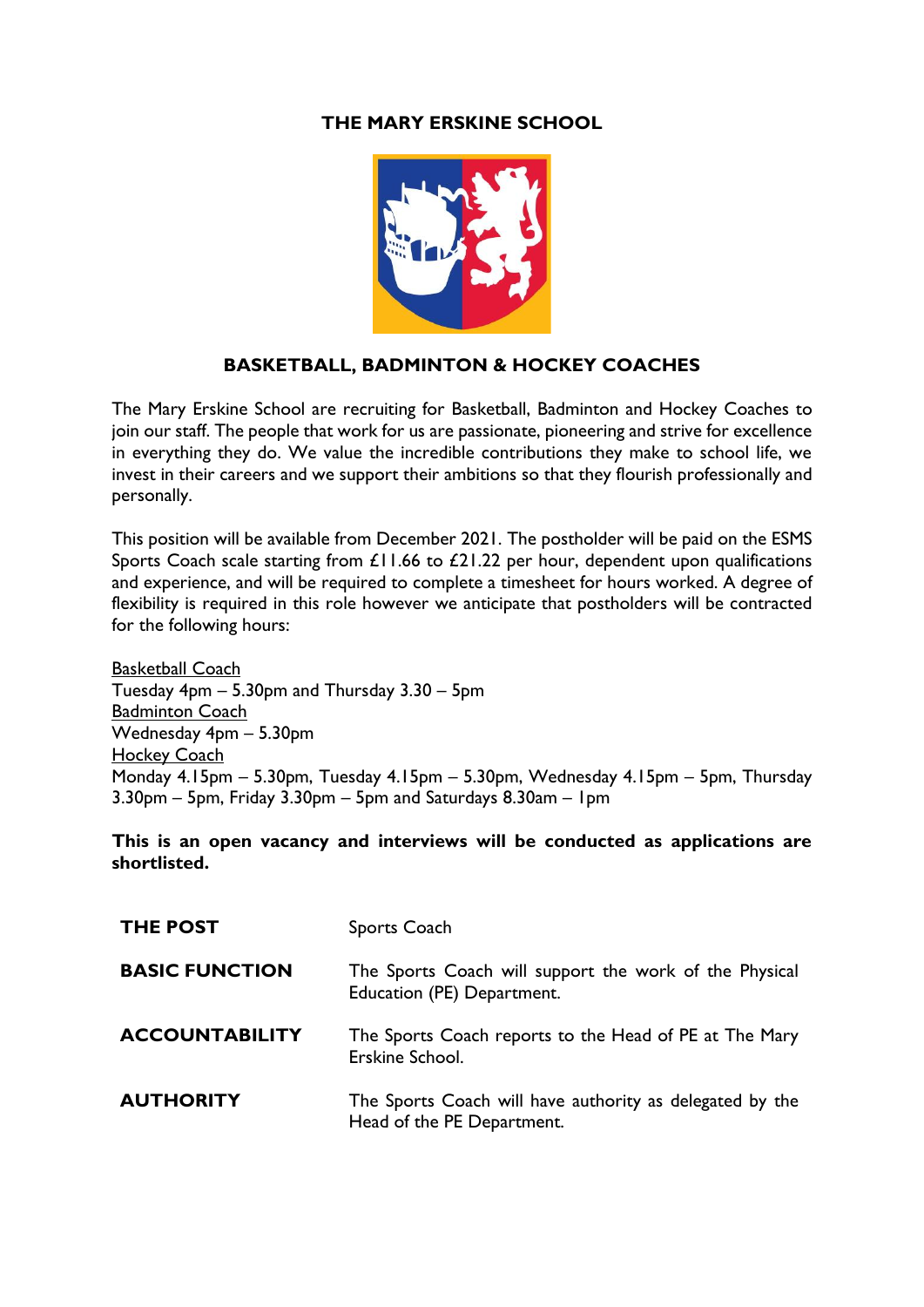**RELATIONSHIPS** The Sports Coach will work closely with the Head of the PE Department, the Heads of Junior and Senior School Sport, and other promoted staff.

## **RESPONSIBILITIES**

### **Coaching**

- Plan, organise and lead practice sessions with the guidance of the lead teacher
- Provide pupils with feedback on their performance in practice and matches
- Aid in selection of pupils for teams, where necessary and appropriate
- Umpire matches and work alongside teaching staff and other coaches to ensure that teams are organised and prepared before and during matches.

### **Other**

• Communicate availability for coaching sessions and matches with the teacher in charge.

|                            | <b>Essential</b>                                                                                         | <b>Desirable</b>                    |
|----------------------------|----------------------------------------------------------------------------------------------------------|-------------------------------------|
| <b>Experience</b>          | Previous coaching<br>$\bullet$                                                                           | Previous experience of<br>$\bullet$ |
|                            | experience in one or                                                                                     | coaching in schools, regional       |
|                            | more areas                                                                                               | or national age group level         |
| <b>Skills/ Abilities/</b>  | Ability to multi-task                                                                                    |                                     |
| Qualifications             | and prioritise own<br>workload with good<br>attention to detail<br>Independent, self-<br>$\bullet$       |                                     |
|                            | motivated and                                                                                            |                                     |
|                            | organised, with an                                                                                       |                                     |
|                            | ability to work as                                                                                       |                                     |
|                            | part of a team                                                                                           |                                     |
| <b>Personal Attributes</b> | Excellent<br>$\bullet$<br>communication skills<br>(orally and in writing)<br>and interpersonal<br>skills |                                     |
|                            | High professional and<br>personal standards                                                              |                                     |

# **REQUIRED SKILLS**

# **REMUNERATION AND OTHER CONSIDERATIONS**

As an equal opportunities employer, ESMS is committed to the equal treatment of all current and prospective employees and does not condone discrimination on the basis of age, disability, sex, sexual orientation, pregnancy and maternity, race or ethnicity, religion or belief, gender identity, or marriage and civil partnership. We aspire to have a diverse and inclusive workplace